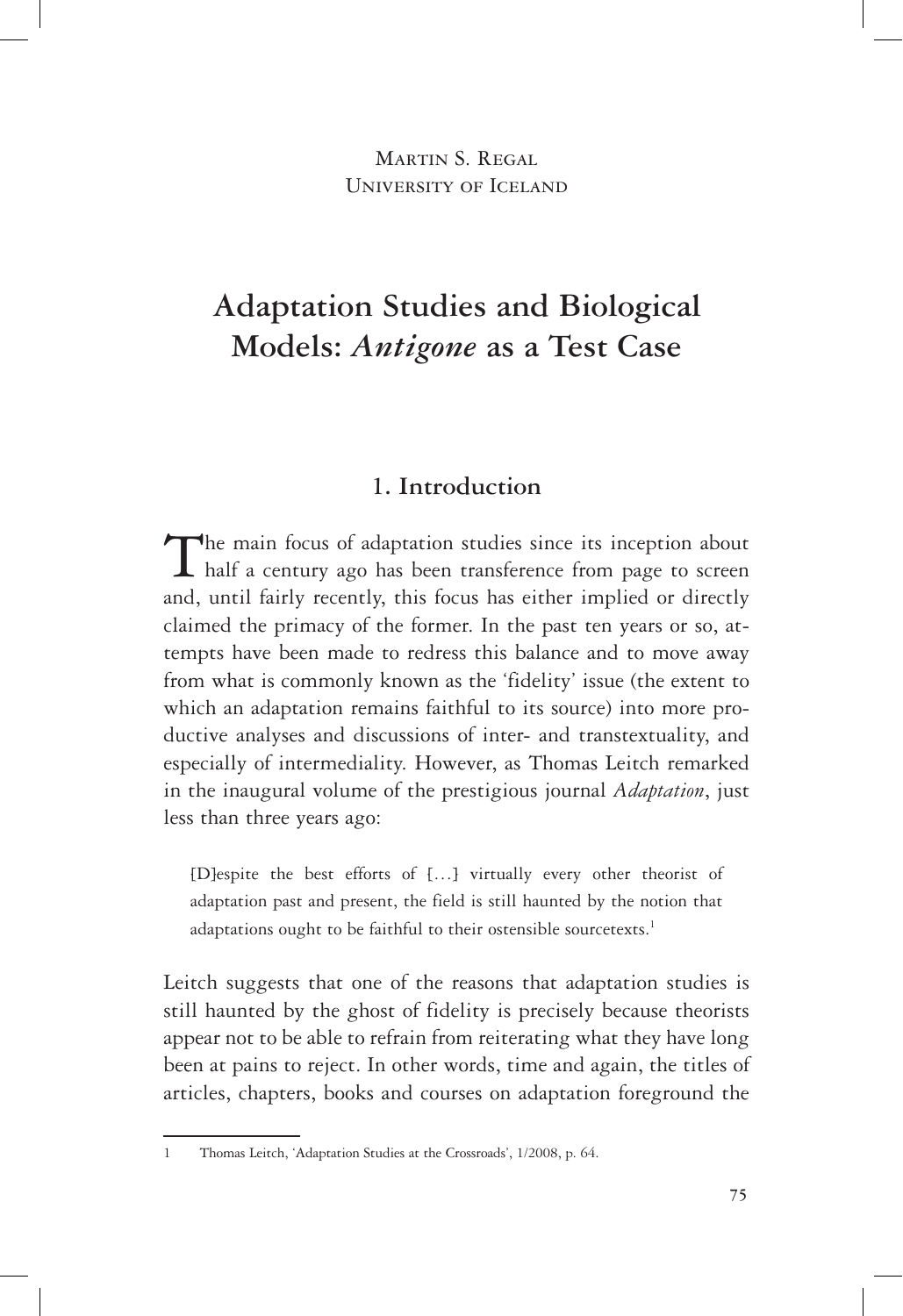very binary hierarchies they are attempting to deconstruct or at least undermine.<sup>2</sup> In recent years, some attempts have been made to shift the issue of adaptation to new and more scientific ground. Linda Hutcheon is perhaps foremost among those theorists who want to look at adaptation as a 'process' and not simply as a 'product.' To this end, Hutcheon's book-length study *The Theory of Adaptation,* which appeared five years ago and, to an even greater extent, an article she co-wrote a year later, provocatively suggest that adaptation studies might do well to at least consider some of the terminology employed by biology.<sup>3</sup> By dividing various written, visual and audio works into genotypes and phenotypes, concentrating on replication and mutation (both of which comprise repetition with variations), Hutcheon hopes to encourage us to 'redefine' the concept of success. Instead of using fidelity to measure success and thereby restricting itself to qualitative pronouncements, adaptation studies might then clear itself some space to focus on *what* survives in an adaptation, *how* it survives, and *what new forms* emerge to secure further survival.

Some will argue that this approach is only pseudoscientific and that Hutcheon is merely restating the aims and methods of memetics. Taking its name from Richard Dawkins' coinage of *meme*, meaning a 'unit of cultural transmission, or a unit of *imitation*' and corresponding to the gene, memetics is the study of what might be called the mechanics of culture. The *meme*, unlike its biological counterpart the gene, need not be any particular size. It can be applied to a theme, a thread, a leitmotif, or even to an entire work. For Dawkins, the crucial concept is imitation—he originally cre-

<sup>2</sup> From George Bluestone's seminal *Novels into Film*, Baltimore: Johns Hopkins University Press, 1957, to Mireia Aragay's (ed.) *Books in Motion*, Amsterdam: Rodopi, 2005, a plethora of volumes has followed this pattern, almost all of them prefaced by an introduction that deplores the persistence of measuring films against books. See, for example, Cartmell and Whelehan's introduction to *The Cambridge Companion to Literature on Screen*: 'This book looks at literary texts not as primary sources but as "intertexts," one (albeit dominant) of a multiplicity of perspectives, thereby freeing an adaptation from unprofitable "eye for eye" comparisons', p. 3, or John Golden's 'Literature into Film (and back Again): Another Look at the Old Dog', *The English Journal*, 1/2007, pp. 24–30). The pairs 'fiction and film', 'page and screen', 'novel and cinema' appear with striking regularity.

<sup>3</sup> Linda Hutcheon, *A Theory of Adaptation*, Oxford: Routledge, 2006 and Linda Hutcheon and Gary R. Bortolotti, 'On the Origin of Adaptations: Rethinking Fidelity Discourse and "Success" – Biologically', *New Literary History* 2/2007, pp. 443–58.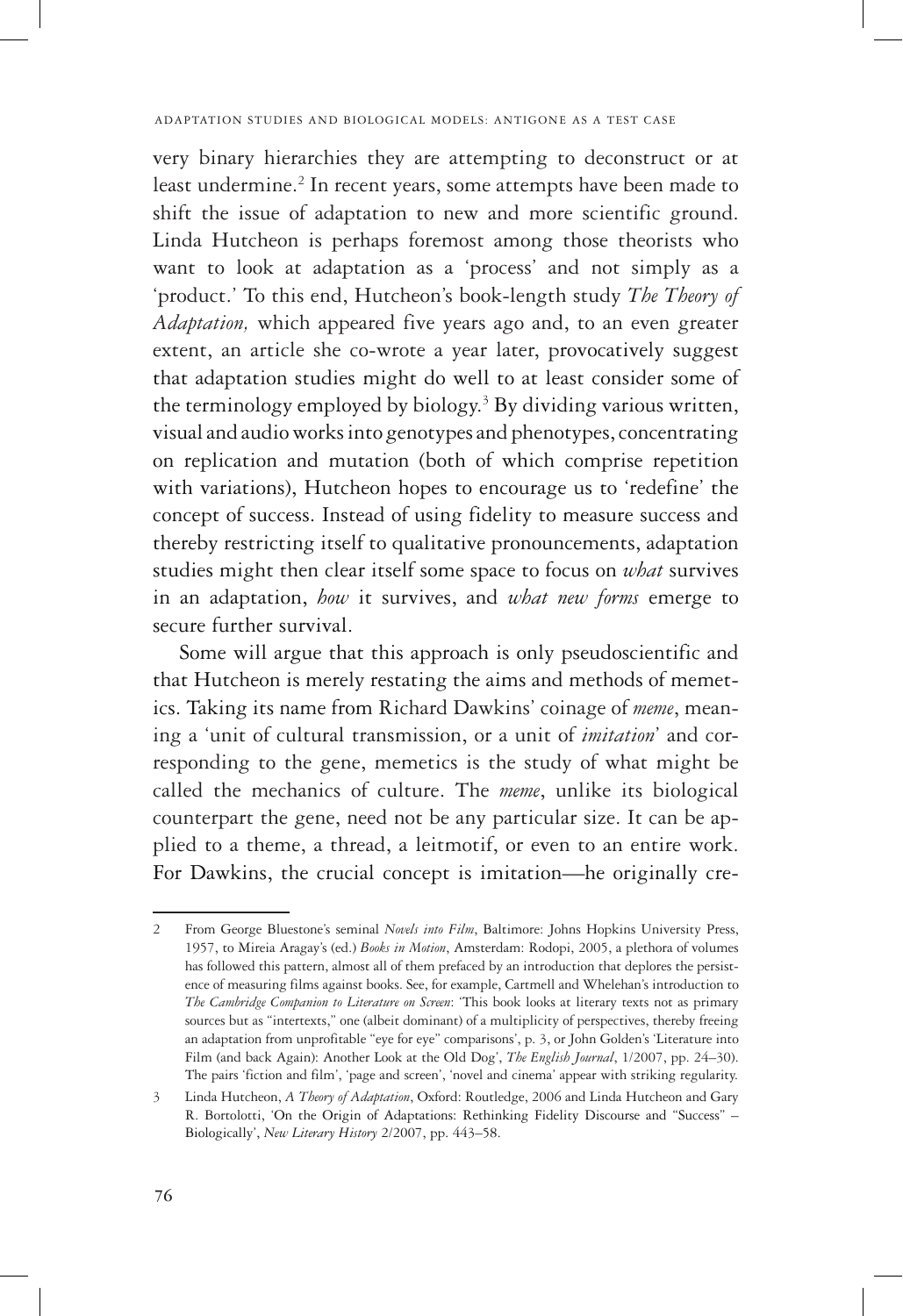ated the word as an abbreviation of the Greek *mimeme*. By copying or replication, memes can thus be transmitted from one place to another, one time to another, and one human being to another.<sup>4</sup> As such, their propagation has sometimes been regarded as having more in common with the spread of a virus than the blending of chromosomes. However, one need not go so far as try to present a one-to-one correspondence between biological and literary adaptation, nor indeed is that the intention of either Dawkins or Hutcheon. While arguing for a homology rather than an analogy, Hutcheon offers the idea that there is 'a similarity in structure that is indicative of a common origin' and not merely a 'metaphorical association'.5 However, reluctant to press the issue much further, she adds: '[w]e are not saying that cultural adaptation is biological; our claim is more modest. It is simply that both organisms and stories "evolve" that is, replicate and change'.<sup>6</sup> Among the obvious advantages of exploring such a homology would be an escape from the fidelity syndrome. A film, for example, need no longer 'be true' to its source if it is regarded not as an end-product but as part of a continuum. Thus, to quote one of Hutcheon's examples, instead of measuring, say Baz Luhrman's *Romeo and Juliet* (1996) against Shakespeare's 'original' play, one could look, and far more productively, at the survival of the central narrative of that story across various media. Ovid's tale of Pyramus and Thisbe (*Metamorphoses*, 8AD) stands at one end of this spectrum and works such as James Cameron's *Titanic* (1997) and Ang Lee's *Brokeback Mountain* (2005) at the other. In between, of course, are hundreds if not thousands of versions of starcrossed lovers.

I would like to show here not only that Hutcheon's concept of homology is viable, but also that the shift from product to process will result in a significant advance for adaptation studies. I have chosen Antigone as a test case for several reasons: it reaches back to the beginnings of European literature, it has undegone a very large number of adaptations and transformations and, perhaps most im-

<sup>4</sup> Richard Dawkins, *The Selfish Gene*, Oxford: OUP, 1976, p. 192.

<sup>5</sup> Hutcheon, 2006, p. 444.

<sup>6</sup> *ibid*., 446.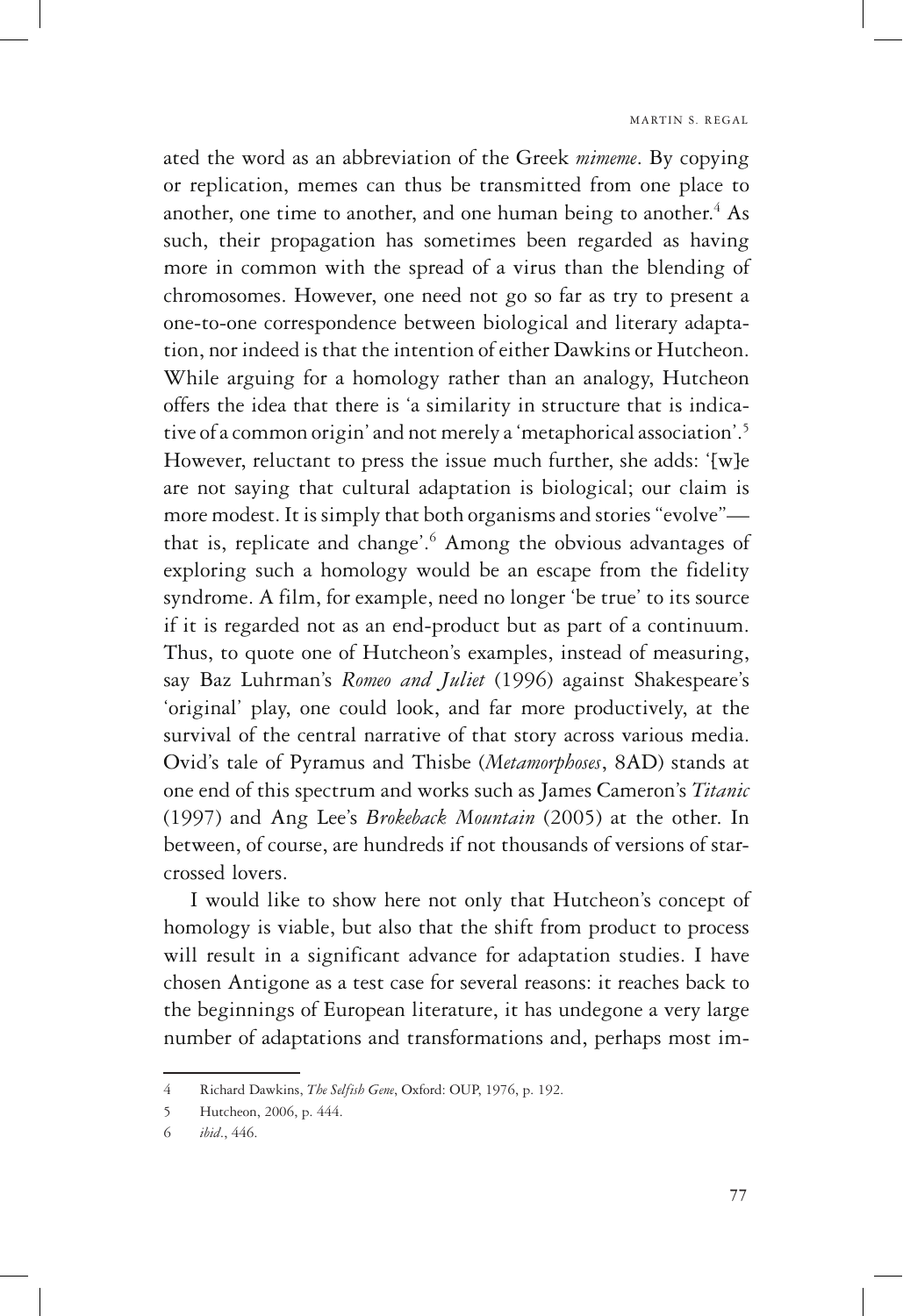portantly, it has become a paradigm for tales about strong, independent women.

# **2. Antigone**

First appearing over two and half millennia ago in the form of a tale about its eponymous heroine, *Antigone* continues to provide a model for a host of unlike works, each of which comprises different lines of descent, small variations on the 'original' that both make reference to it and diverge from it in significant ways. Just as in a biological homologue, certain features remain dormant, become vestigial, or even disappear entirely. In Jean Anouilh's celebrated version of the play, a nurse is added, Tiresias removed, and the chorus of Theban elders decreased to a single voice. And yet Anouilh's *Antigone* not only remains recognizable as a variation on the Sophoclean play: it also serves as one of the most powerful statements in modern times of an individual sacrificing her life to oppose the powers that be.<sup>7</sup> Numerous other works from the mid-twentieth century tell of the resistance of the individual, but Antigone's opposition both speaks reason and goes beyond its bounds. Perhaps that is why Anouilh was attracted to the story. In his *Antigone*, replication is far from symmetrical and the emphasis consistently placed on the human dimension rather than on fate or the gods.

Antigone also presents something of a special case. While the inception of tragedy in ancient Athens dates back to the fifth century BCE, the content of the tragic plays dates back much further in time to the *Odyssey* and the *Iliad* (both attributed to Homer) and to the epic cycle, all of which are supposed to have been distilled from an oral tradition. The life of many of these tales was therefore sustained and replicated (one imagines imperfectly) for centuries before being committed to writing. How much they changed during that period is impossible to estimate, but by the time they and other stories (from Greek cosmology) were plundered by the first

<sup>7</sup> Jean Anouilh, *Antigone*, London: Eyre Methuen, 1951.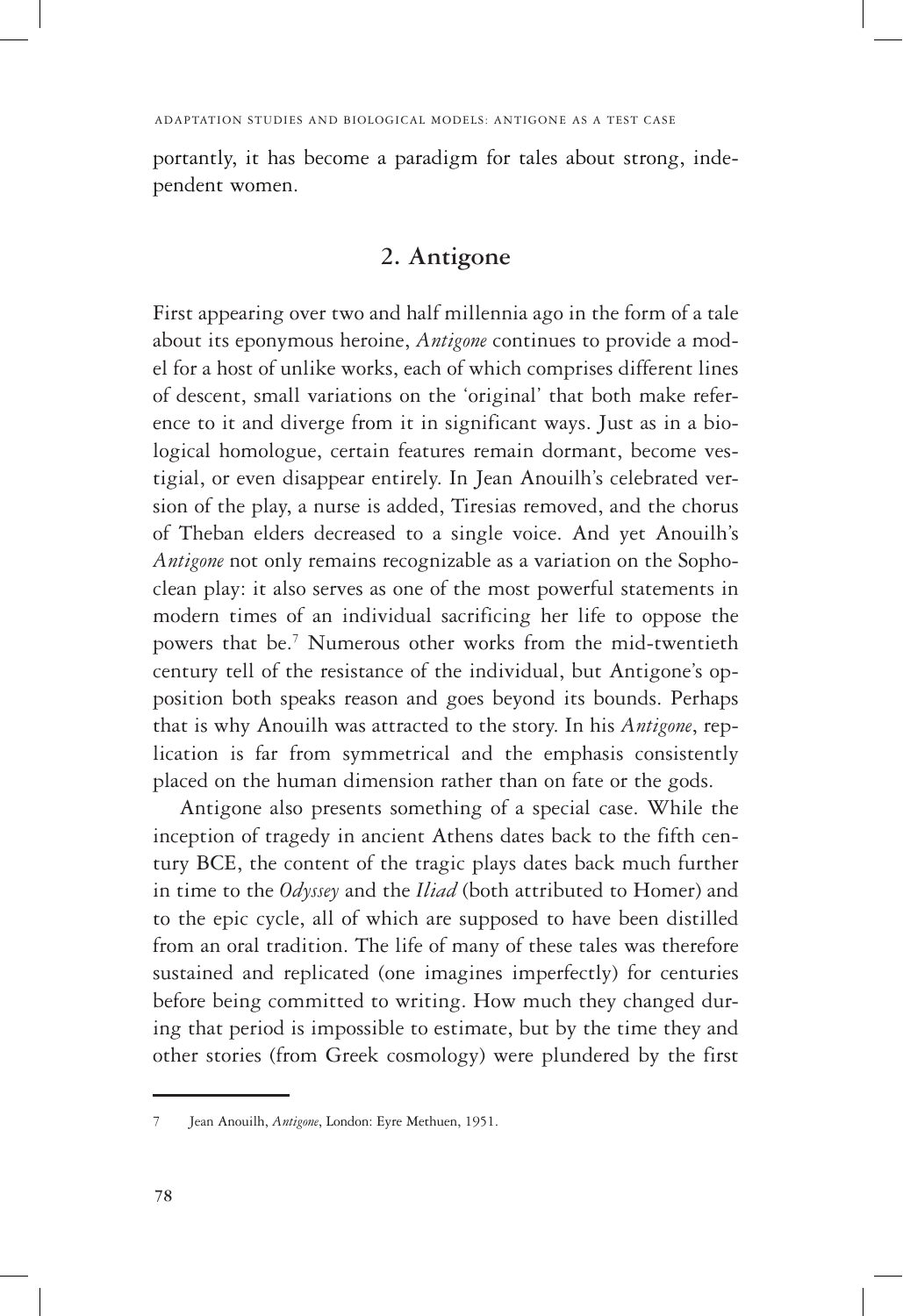tragic dramatists, the vogue for variation was soon established. As one prominent classicist has put it:

Of the close to six hundred works attributed by title to all the known tragic poets, there are a dozen different plays entitled *Oedipus* (at least six from the fifth century, including plays by all three surviving tragedians), eight plays named *Thyestes* (including versions by Sophocles and Euripides), and seven named *Medea* (Euripides' being the first).<sup>8</sup>

Indeed, of the six hundred titles, 'more than one hundred appear twice or more,' making Greek tragedy one of the most persistently self-replicating genres until the advent of the novel. *Antigone*, however, stands aside from the bulk of Greek drama in that the tale appears either to have been fabricated in fifth century Athens or adapted from a previously unrecorded oral source, probably local. The Oedipus story is mentioned in Homer, but he makes no mention of either of Oedipus' daughters, Ismene and Antigone. Both appear in Sophocles' *Oedipus at Colonus*, but that is from a different trilogy to either *Oedipus Rex* or the play *Antigone*, and while it may shed some light on Sophocles' view of her involvement in the myth, there is no evidence to suggest that he saw his two Antigones as the same character. Euripides is reported to have written an *Antigone,* although its plot has to be reconstructed (mostly from Hyginus) and the account is not reliable. Nevertheless, the Hyginus report does suggest that Euripides considerably revised and reshaped the plot. His Antigone, instead of dying, marries and has a child with Haemon, Creon's son. A single extra detail, noted by Hyginus, is that of Argia (the wife of Polyneices) helping Antigone to bury her brother.<sup>9</sup>

Although no other tragic play on the subject of Antigone has survived antiquity, parts of the story, such as the correlation between Creon's treatment of Polyneices' body and Achilles' treatment of Hector's corpse in Homer's *Iliad*, have often been noted and

<sup>8</sup> Peter Burian, 'Myth into *muthos*: the shaping of the tragic plot', *The Cambridge Companion to Greek Tragedy*, ed. P.E: Easterling, Cambridge: CUP, 1997, pp. 178–208.

<sup>9</sup> A full account can be found in the *Oxford Classical Dictionary*, Oxford: OUP, 1996.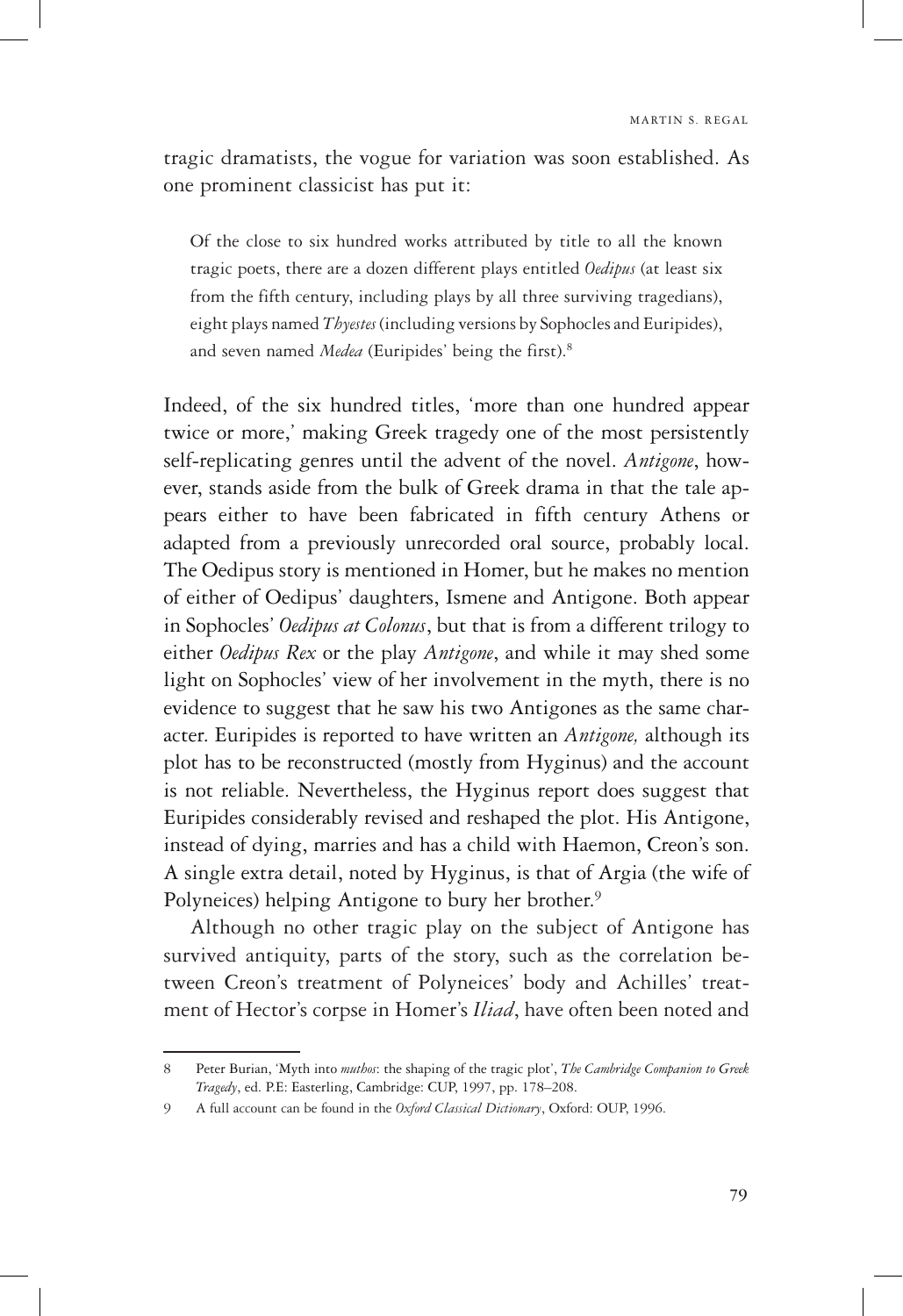may be regarded as a trait. In Homer, Achilles takes revenge on Hector for having killed his friend Patroclus and refuses to carry out Hector's dying request that he be buried with honour. Instead, Achilles taunts him, telling him that 'dogs and birds shall devour [him] utterly'.10 There is no direct allusion to Hector or Achilles in Sophocles' play, but the comparisons are obvious, as is the significance of Hector's burial which provides the conclusion to the *Iliad*. In this manner, a meme has been passed down, adapted to a new situation, without it even being iterated or voiced. In one sense, this could be regarded as analogous to genetic *masking*, a situation where a dominant allele is present but has no visible effect on a phenotype. Whether Sophocles' *Antigone* intentionally imitates, or borrows from, the Homeric myth is therefore besides the point—an important (and indeed dominant) trait is clearly present, although not foregrounded, and may be inherited by a new version of the story where it does become visible again. The idea of excessive *hybris*, especially on the part of the victor, was abhorrent to the Greeks, and Creon, like Achilles, pays with his life for his arrogance and unremitting lack of mercy. In this scenario, the central theme is that all deserve proper burial, traitors or not. If such a basic right is ignored or rejected, then there are clear grounds for revenge. To illustrate how important this was to Sophocles, we may note that even Ajax's enemies, in the play of that name, refrain from throwing his body into the sea and concede to his having a proper burial despite the fact that he has tried to kill them and then taken his own life.

<sup>10</sup> See *The Iliad*, Book 22, ll, pp. 339–53, trans. by A.T. Murray, Cambridge: Harvard University Press; London, William Heinemann, Ltd., 1924. The whole passage reads as follows:

Then, his strength all spent, spake to him Hector of the flashing helm: "I implore thee by thy life and knees and parents, suffer me not to be devoured of dogs by the ships of the Achaeans; [340] nay, take thou store of bronze and gold, gifts that my father and queenly mother shall give thee, but my body give thou back to my home, that the Trojans and the Trojans' wives may give me my due meed of fire in my death." Then with an angry glance from beneath his brows spake unto him Achilhes swift of foot: [345] "Implore me not, dog, by knees or parents. Would that in any wise wrath and fury might bid me carve thy flesh and myself eat it raw, because of what thou hast wrought, as surely as there lives no man that shall ward off the dogs from thy head; nay, not though they should bring hither and weigh out ransom ten-fold, aye, twenty-fold, [350] and should promise yet more; nay, not though Priam, son of Dardanus, should bid pay thy weight in gold; not even so shall thy queenly mother lay thee on a bier and make lament for thee, the son herself did bear, but dogs and birds shall devour thee utterly."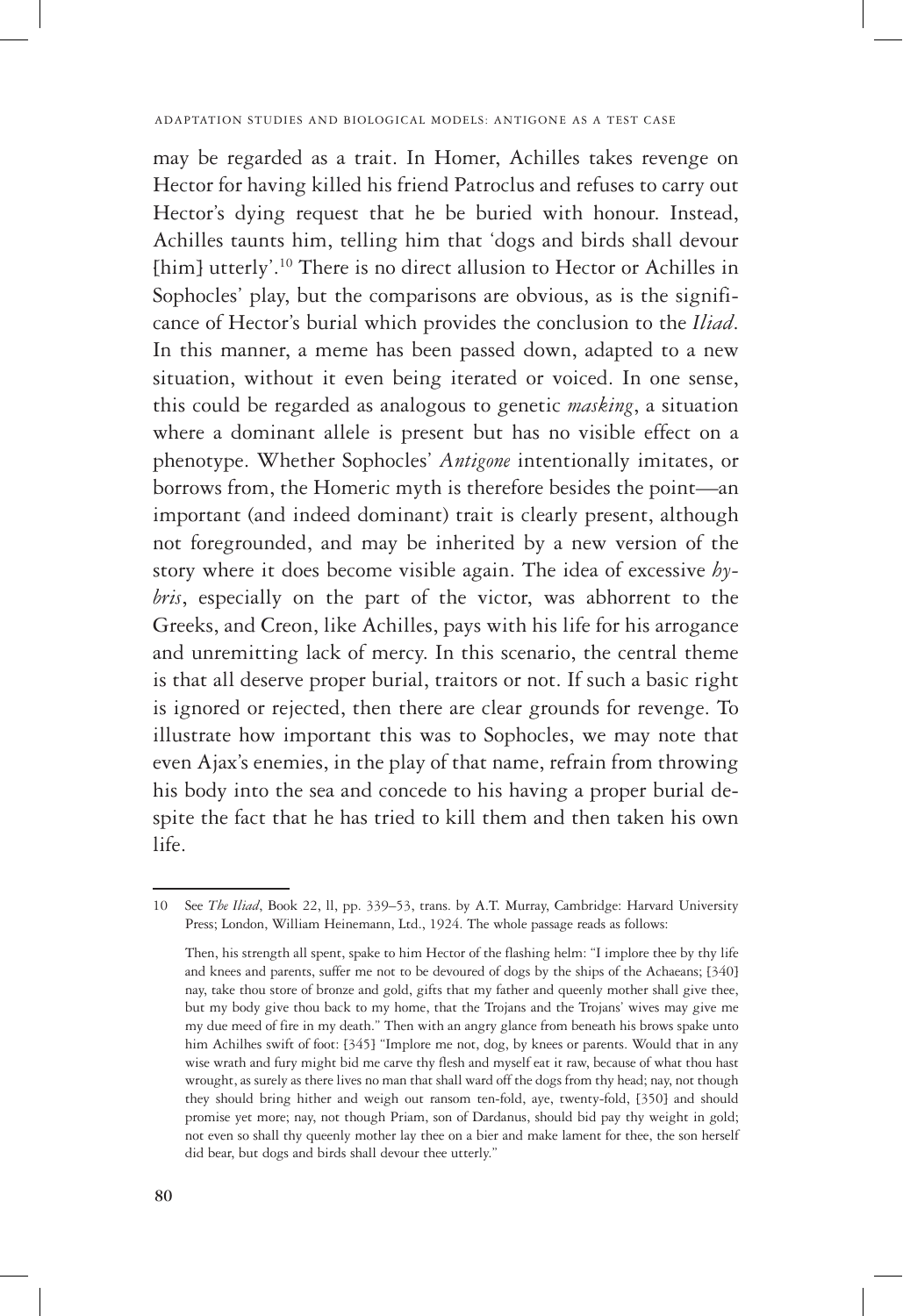Elements of the Antigone story, however, may go back much further in time than Homer's epic.

Antigone's lonely journey to the cave and Hades follows an ancient heroic pattern, the dangerous quest into the unknown, which pervades ancient literature from the Gilgamesh Epic through the *Odyssey*, *Aeneid*, and beyond. Her heroic journey, however, also has a distinctly feminine character. She defies the city in the name of the house, and she takes on the role of Kore the Maiden, carried off to marry Death in the Underworld  $[...]^{11}$ 

The difference is, of course, that Antigone does not (as does Persephone to whom she compares herself in Sophocles' play) return to earth. Yet Charles Segal and other classical scholars who have sought to illuminate the Greek plays against their mythic backgrounds know they are only looking at traces. As Segal points out, in Antigone's case, the meanings are often wound around reversals and to contradictions to their sources. Thus Sophocles can have Antigone compare herself to Niobe, the classical symbolic figure of mourning, who lost seven sons and seven daughters, and yet remain a symbol of virginity (Segal, 168). Indeed, her name, rather than comprising *anti* (against) and *gony* (bend, angle, etc.) may ultimately be derived from words than mean anti-generative (*gonai* meaning 'birth seed').

At the same time as the tragic plays inherit certain elements from the epic cycle, they are also grounded in contemporaneous politics. The opposition between *oikos* and *polis* was a serious issue in the emergent fifth century Athenian democracy, where traditional tribal and family rites (and roles) were slowly being taken over by the state. Creon acts 'wrongly' in attempting to make the burial of Polyneices a political issue when it is in fact a personal one, a fact that the Athenian audience would have understood very well.

Why Sophocles should have created a female figure to plead a brother's cause is more difficult to explain, except that Greek tragedy appears to be replete with strong female characters, even if

<sup>11</sup> Charles Segal, 'Antigone: Death and Love, Hades and Dionysus', *Oxford Reading in Greek Tragedy*, ed. Erich Segal, Oxford: OUP, 1983, pp. 167–176.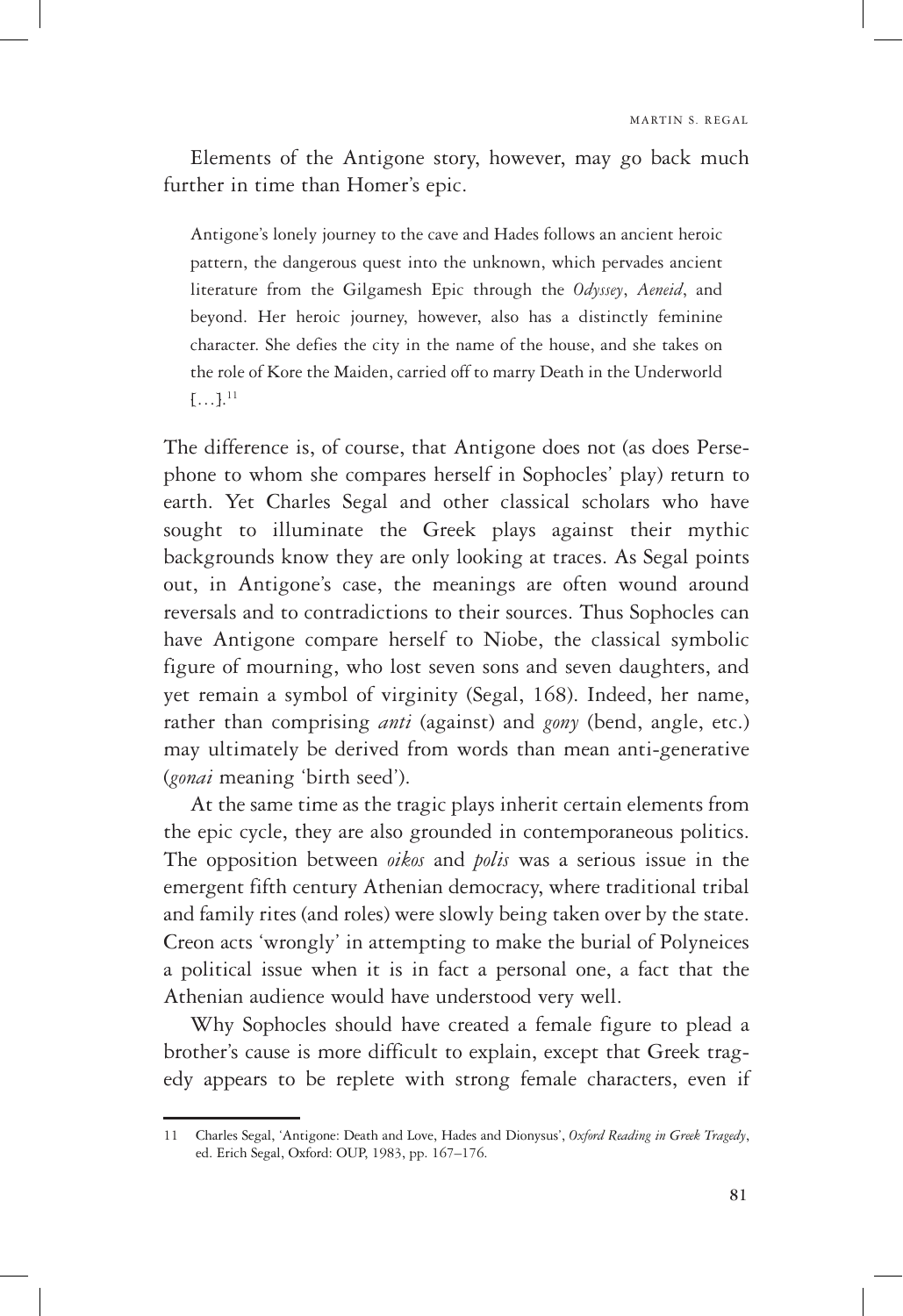women had few rights and their parts were always played by men. In Antigone's case, however, gender is not so clear. After suggesting that in some respects, Antigone is 'also a man,' Judith Butler adds:

And this is the title that Oedipus bestows upon her, a gift or reward for her loyalty. When Oedipus is banished [in Sophocles' *Oedipus at Colonus*], Antigone cares for him, and in her loyalty, is referred to as a man (*aner*).12

In Sophocles' *Antigone*, Creon voices a similar idea:

This girl knew well how to be insolent then, transgressing the established laws, and after her action this was a second insolence, to exult in this and to laugh at the thought of having done it. Indeed, now I am no man, but she is a man [μὲν οὐκ ảνήρ, αὕτη δ᾿ảνήρ], if she is to enjoy such power with impunity.<sup>13</sup>

In short, Antigone's transgression is to aspire (and act) outside the realms of those allotted to or legitimate to her standing as a woman. She will not know her place.

The most extensive study to date on the mythical Theban princess is George Steiner's *Antigones*, the author typically displaying a vast range of knowledge on the subject.<sup>14</sup> As Steiner makes clear, from Hegel's interpretation of tragedy to Freud's placing of Oedipus at the centre of human sexual identity, it is *Antigone* who provided the primary model for the tragic mode. Through late antiquity and Byzantium to twelfth century Provencal poet Arnaut Marueil, Chaucer's *The Knight's Tale* in the late fourteenth century*¸* Rucellai's *Rosamunda* in the early fifteenth century, George Gascoyne *Jocasta*  (1565) and all the way through to Athol Fugard's *The Island* (1973) and David Hopkins' graphic comic (2007), the line of Antigones is

<sup>12</sup> Judith Butler, *Antigone's Claim: Kinship Between Life and Death*, New York: Columbia University Press, 2000, p. 16.

<sup>13</sup> Hugh Lloyd-Jones, ed. and trans., *Antigone*, from *Sophocles: Antigone, The Women of Trachis, Philoctetes, Oedipus at Colonus*, Loeb Classical Library, Cambridge: Harvard University Press, 1994, pp. 46 & 47.

<sup>14</sup> George Steiner, *Antigones*: *The Antigone Myth in Western Literature, Art and Thought*, Oxford: OUP, 1984.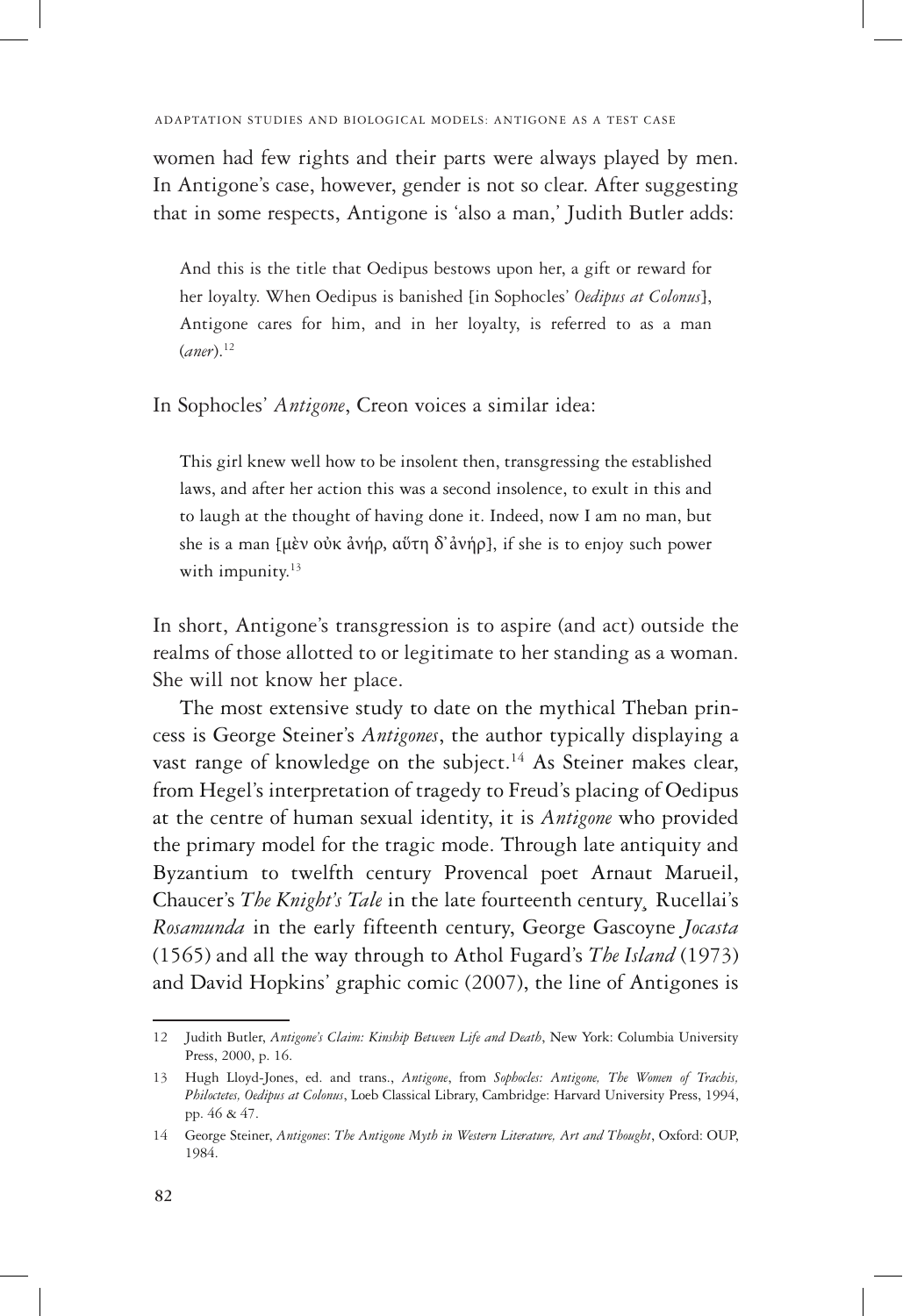almost unbroken. Friedrich Hölderlin (whose version was later adapted by Brecht), both Schlegels, Goethe, Hegel and Kierkegaard all single out *Antigone* as the epitome of Greek drama and Hegel's own famous theory of *tragic collision*, a clash between two ethical rights rather than good against evil or right against wrong, was long thought to lie at the centre of the tragic. In Hegel's system, neither side has the ethical upper hand; it is more a case of an irresistible force meeting with an immovable object, a dynamic dialectic that still stands at the centre of western politics. Perhaps the meme travels with Hegel's reasoning through the nineteenth century (and despite Matthew Arnold's inexplicable rejection of the relevance of *Antigone*<sup>15</sup>), informing further theatrical and operatic works versions as well as well as a host of nineteenth century fictional heroines from George Sand's *Indiana* (1832) to George Eliot's Maggie Tulliver in *The Mill on the Floss* (1860) and Emile Zola's *Nana* (1880). Twentieth century examples might include Alba in Isabella Allende's *The House of Spirits* (1982) or, more dynamically, Ellen Ripley in *Alien*, Paikea Apirana in *Whale Rider* (2002) or Matti in Charles Portis' *True Grit* (1968) all of which deal with the plight of an outspoken but disempowered young woman. Indeed, even Shakespeare's Cordelia may be seen as sharing some of Antigone's properties of character both in her refusal to pay lipservice to authority and in her willingness to sacrifice herself as a result of that refusal. As Marta Wilkinson demonstrates in her book *Antigone's Daughters*:

As a paradigm, Antigone serves as a role model for female expression and self-empowerment. In the preexisting space, her action and authorship are criminal. Woman must not only act, but create a separate space in which her actions will be acknowledged and her desires and needs addressed as valid.16

<sup>15</sup> Matthew Arnold, *Poems: A New Edition*, 1853, Vol. I of *The Complete Prose Works of Matthew Arnold*, ed. R. H. Super, Ann Arbor: Univ. of Michigan Press, 1960–1977, p. 12. 'An action, like the action of the Antigone by Sophocles, which turns upon a conflict of the heroine's duty to her brother's corpse and that to the laws of her country, is no longer one in which we can feel a deep interest.' Interestingly, Arnold had published 'A Fragment of an Antigone' four years earlier in 1849, as well as making direct reference to the play in his best known short poem, 'Dover Beach'.

<sup>16</sup> Marta L. Wilkinson, *Antigone's Daughters: Gender, Family, and Expression in the Modern Novel*, London: Peter Lang Pub. Inc., 2008.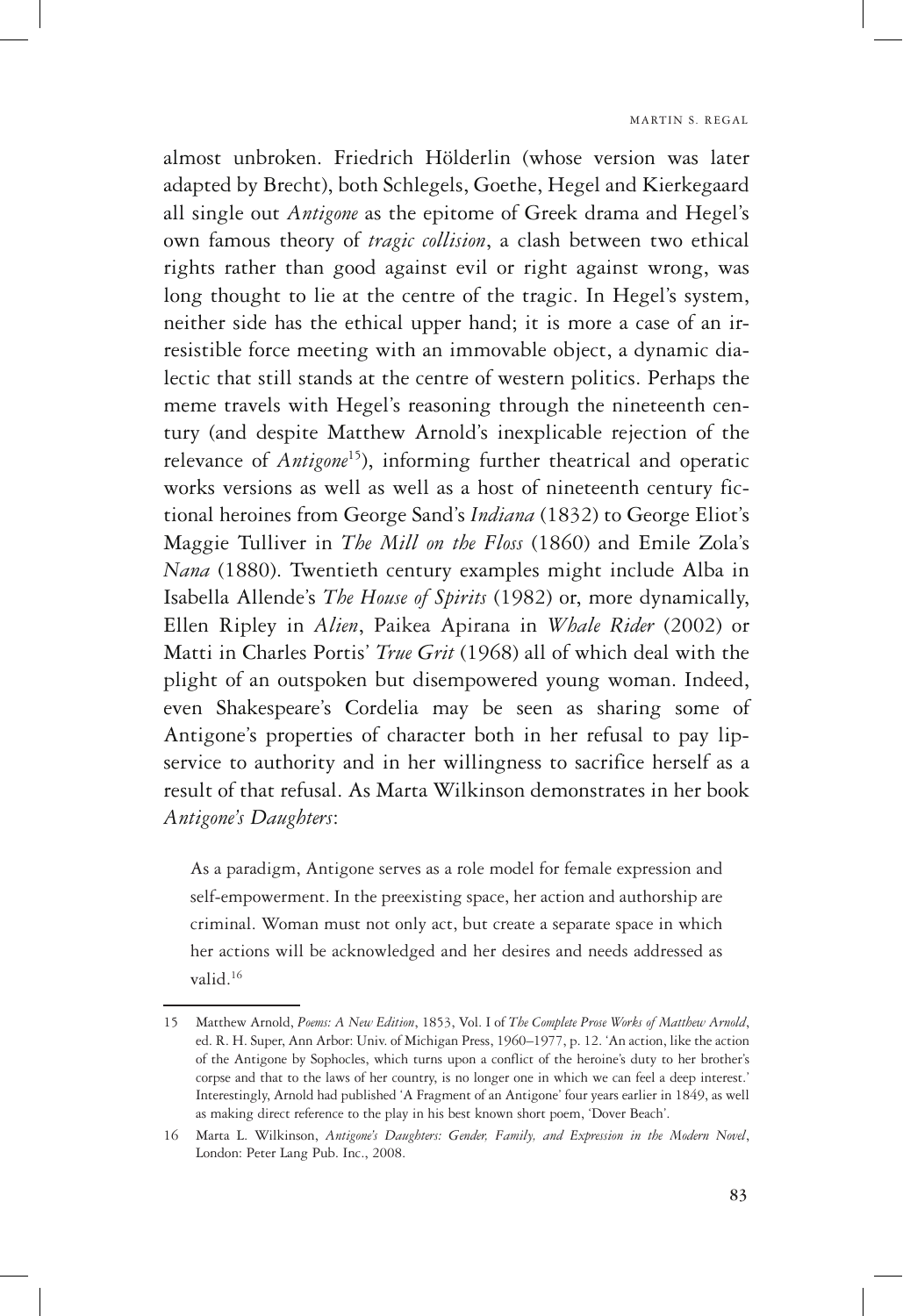The important issue here is that *Antigone* has served as a model for systems as widely different as Hegel's ethics and present day feminism. The various versions of the Joan of Arc story also borrow something from *Antigone* and it is no wonder perhaps that Anouilh also wrote a play about her (*L'Alouette*) and another about Euridyce. Each new adaptor has the freedom to use whatever she or he decides is suitable to the new work. As George Eliot phrases it in an essay on *Antigone*, written in 1856:

Wherever the strength of a man's intellect, or moral sense, or affection brings him into opposition with the rules society has sanctioned, there is renewed conflict between Antigone and Creon.<sup>17</sup>

Seamus Heaney's new translation of Sophocles' play places special emphasis on the funeral rites rather than on the character of the main protagonist. Entitled *The Burial at Thebes*, it nevertheless gives Antigone a very strong voice in a new idiom:

Was I going to humour you, or honour gods? Sooner or later, I'll die anyhow And sooner may be better in my case: This death penalty is almost a relief. If I had to live and suffer in the knowledge That Polyneices was lying above ground Insulted and defiled, that would be worse Than having to suffer any doom of yours, You think I'm just a reckless woman, but -Never, Creon, forget: You yourself could be the reckless one.<sup>18</sup>

Her resistance or 'wildness' Creon believes is inherited from her father, yet it is more than a proclivity for being stubborn or obtuse. It is a willfulness that is sometimes the only response to inevitable doom. It is not Antigone's compassion for a dead brother that

<sup>17</sup> *Essays of George Eliot*, ed. Edward Pinney, New York: University of Columbia Press, 1963, p. 265.

<sup>18</sup> Seamus Heaney, *The Burial at Thebes: Sophocles' Antigone*, London: Faber and Faber, 2004, p. 21.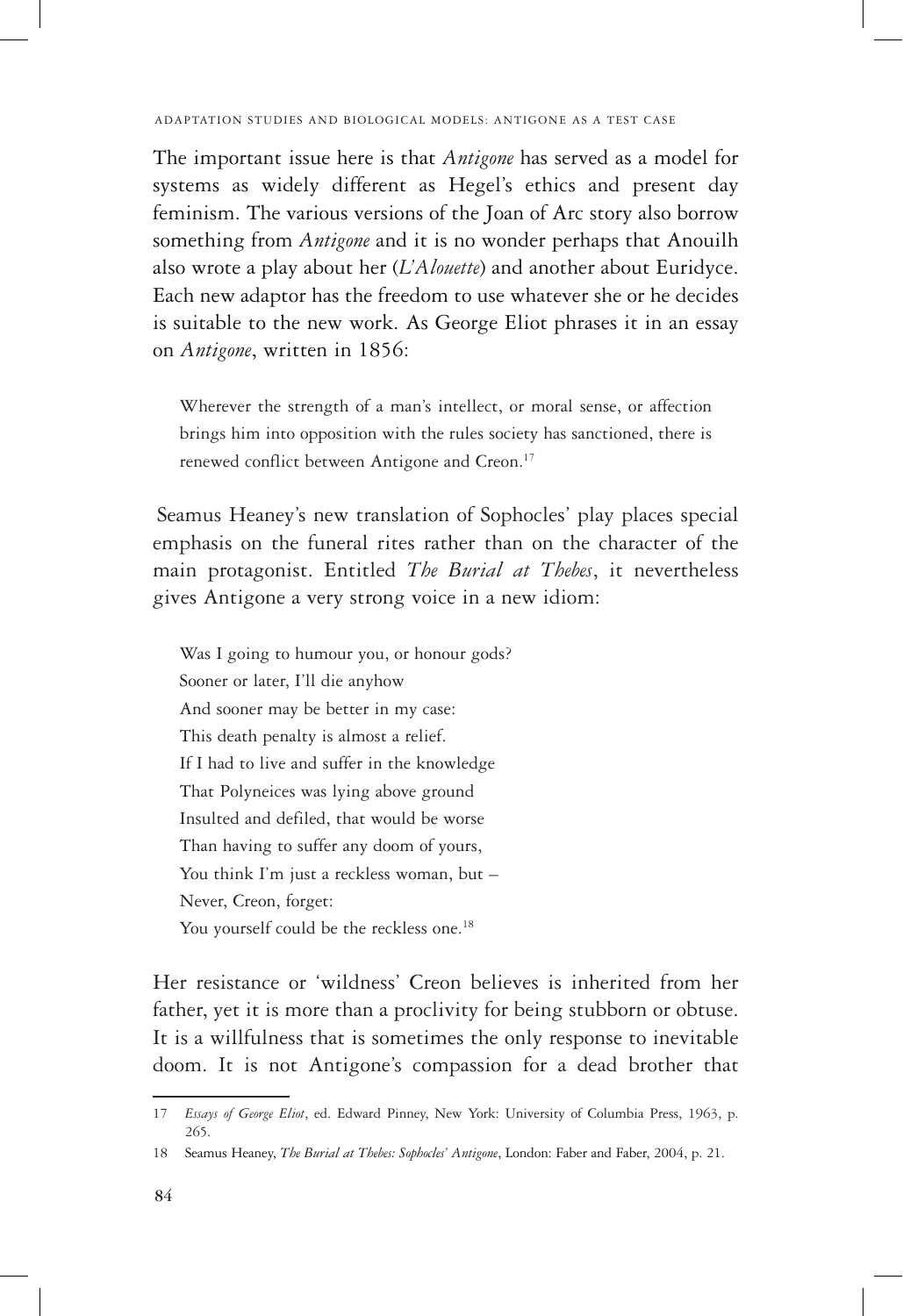makes her so admirable, but her unwillingness to concede to tyranny. Yet, individual interpretations hardly matter. In David Hopkins' recent version, illustrated by Tom Kurzansku, Antigone is somewhere between a punk and an emo with jaggedly cut dark hair and a pierced nose, inside an Athenian setting that evokes the atmosphere and some of the images of Frank Miller's *Sin City*. 19 Like Sophocles, Hopkins allows Creon to relent and order the burial of Polyneices only to discover that the catastrophe is already underway and his son and his wife are now dead. The visual irony of Kurzansku's artwork reminds us that Antigone, having failed to provide a tomb for her brother, is herself entombed. Indeed, this joint effort reveals a close proximity to Brecht's *Antigone*, itself derived from Hölderlin's translation of Sophocles (1804), where the imagery is that of excess. Where other translators, for example, translate *deinon* as wondrous or formidabile, Hölderlin and Brecht have 'monstrous'. In contrast, Heaney's rendition of the chorus' 'ode to man' resonates with Shakespeare's 'What a piece of work is man'.

### **3. Dormancy, vestigiality, hybridity**

This article covers only a few examples from the veritable hoard of Antigones, but it does hope to show that elements, carried along in various forms, may lay dormant for long periods of time before spawning a slightly new breed. To use another analogy from biology, this dormancy is not unlike that found in the life cycles of some plants and insects that undergo long periods of apparent inactivity before reviving, either as a result of an inbuilt trigger or by an external factor.<sup>20</sup> I do not wish to suggest that there was anything 'organic' about the dormancy and reappearance of tragic drama, but many have speculated as to why the conditions for its composition and performance vanished so suddenly with the demise of imperial

<sup>19</sup> David Hopkins and Tom Kurzanski, *Antigone*, Canada: Silent Devil Inc., 2006.

<sup>20</sup> In some extraordinary cases, such as that of the mountain ash that sheds its seeds during forest fires, the parent form literally self-immolates in order to ensure the survival of its future progeny. In the case of the *Magicicada*, a type of cicida, its 13- or 17-year long life cycle allows the nymphs to remain underground and safe from predators.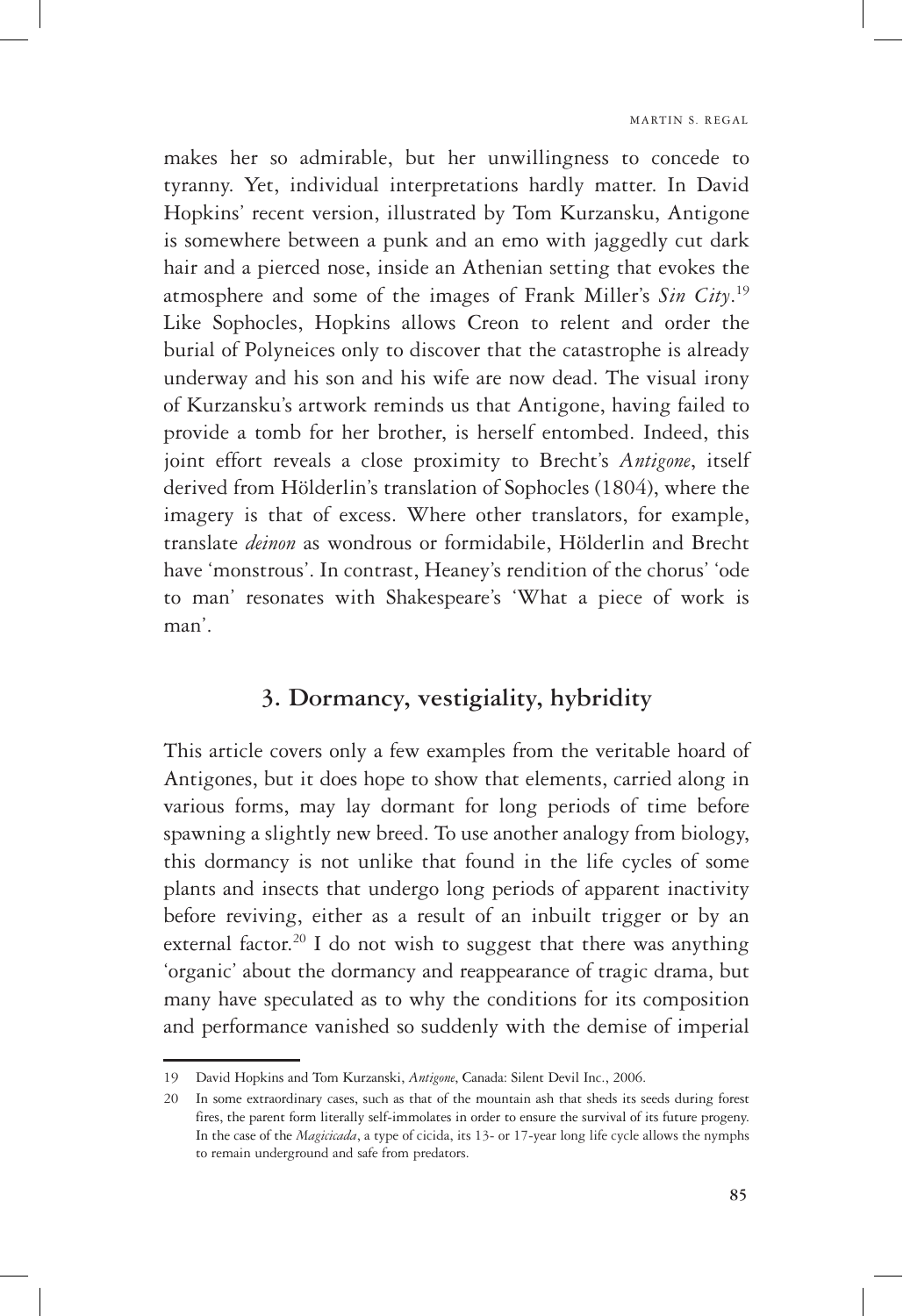Rome. Did it exhaust its possibilities as a dramatic genre, leaving a host of grand scale theatres empty in its wake? Did the idea of tragedy lie moribund in the accounts of lexicographers in the interim period before it slowly seeped into other genres (such as poetry and fiction), waiting until suitable conditions for stage drama prevailed again? This crux lies at the centre of tragic theory. While some scholars believe that something essentially tragic was lost by the second century BCE, never to be revived (in other words that tragedy could not adapt beyond a certain point), others are willing to see the evolution of tragedy as a series of adaptations and mutations that connect the original form with what exists now.<sup>21</sup> Thus, instead of subscribing to Nietzsche's proclamation that tragedy 'died' almost in its birth throes, after losing its Dionysian inspiration, or to George Steiner's claim that it met its demise in eighteenth century France, killed off by rationalism, we can instead see tragedy as having undergone various alterations, some of them amounting to radical mutations, but still recognize it as a genre.<sup>22</sup> This would not only provide a rational snub to the essentialist argument—tragedy is essentially Athenian and what was not written in ancient Athens is therefore not tragedy—but it would also allow us to look at other, more important issues. On these grounds, to take one small example, the actual presence of a chorus need not be a decisive feature if one can either show that the *function* of a chorus has been replaced by some other element in a tragedy or that it has become vestigial. This approach seems a good deal more sensible than trying to prove that Henrik Ibsen, August Strindberg, Samuel Beckett, T.S. Eliot, Arthur Miller, Tennessee Williams *et alia* did *not* write tragedy because their plays do not conform exactly to the Greek model.

<sup>21</sup> The 'decline', if not actual demise of tragedy may be traced back as far as Aristotle, who believed, three centuries after its inception, that the form was no longer as important as it had once been. Since that time, Sophocles and Aeschylus have traditionally been considered as masters of the genre and Euripides as being on a somewhat lower level, a judgement erroneously based on the number of times each won the coveted first prize.

<sup>22</sup> See Friedrich Nietzsche, *The Birth of Tragedy Out of the Spirit of Music*, London: Penguin, 1993. The post-Sophoclean decline and ultimate demise of tragedy is referred to a number of times in the text. See especially, though, Section 11, pp. 54–59. Although Steiner gives no specific date, he makes it clear that modernity offers compensation for tragic fate by removing the concepts of eternal suffering. Rousseauism, in asserting the 'perfectability of man', effectively 'closes the doors of hell' and thereby renders tragedy impossible. George Steiner, *The Death of Tragedy*, London: Faber, 1961, p. 127.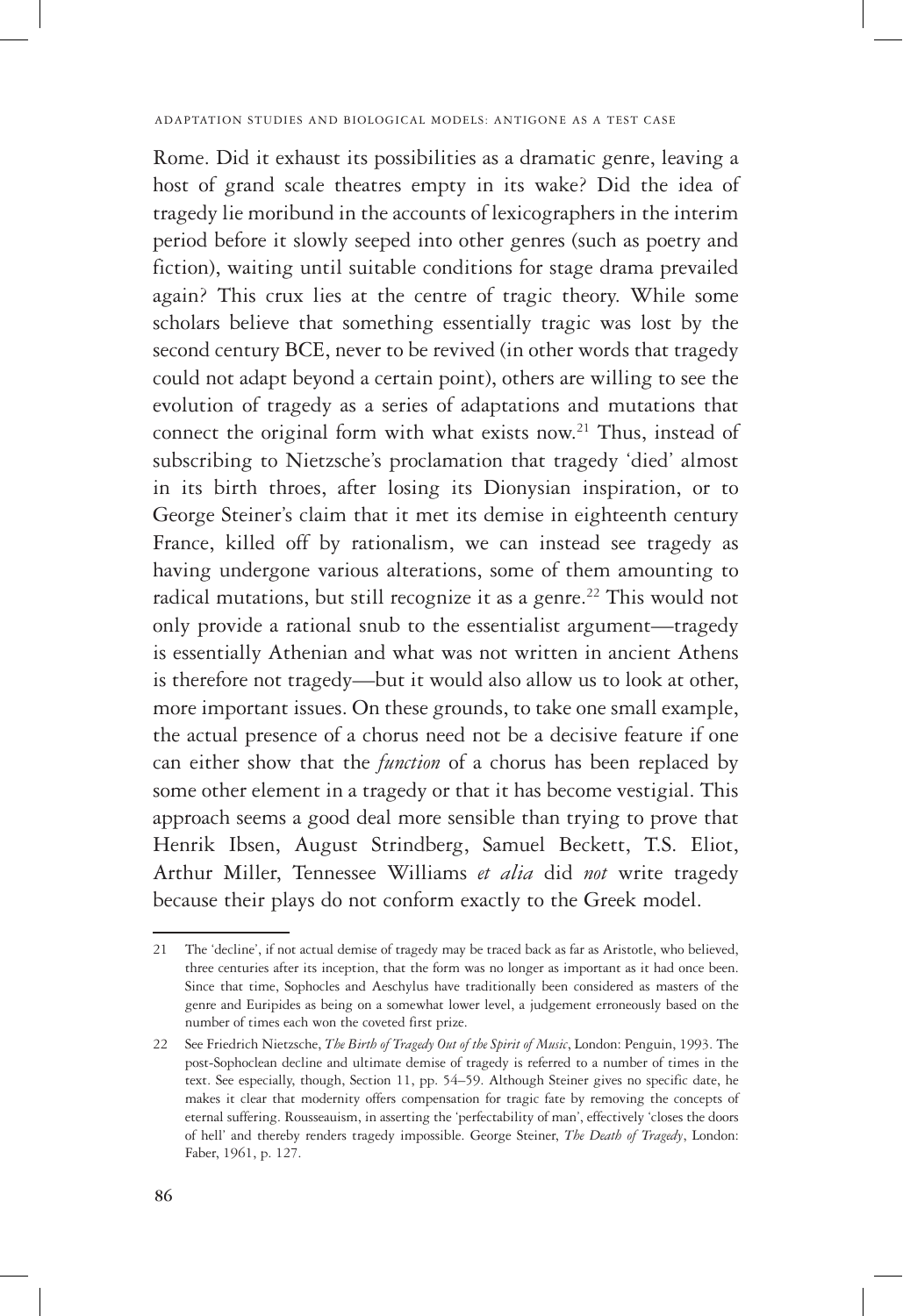Tragedy is a rather unusual example, precisely because its history is long and discontinuous (at least as drama). However, if we look at some contemporary adaptations, where it is common to see stories move between forms, the continuous and expansive transmission of single tales does not seem at all surprising. *Antigone* replicates, admittedly discontinuously, over two and a half millennia, but no such extensive period of time is needed for tales or their various constituent elements to replicate transgenerically in today's world. In fact, such transmission can take place at the same time or within relatively short periods. For example, the seemingly infinite replications of Jane Austen's novels (as prequels, sequels, conquels, mashups, graphic comics, Jane as vampire, Jane as detective, etc. etc.), the vast number of imitations, audio, cinematic adaptations, iPhone and iPad apps all indicate that Austen is not only big business but seemingly inexhaustible. Fandom, too, has exceeded all expectations. The Harry Potter fandom alone comprises a vast international community that operates its web sites, fan fiction, podcasts, fan art and songvids. Mode and media convergence, first outlined by Ithiel de Sola Pool in his *Technologies of Freedom* and refined and expanded upon by Henry Jenkins in his *Convergence Culture: Where Old and New Media Collide*, has now made its way into adaptation studies.23 Indeed, a call for papers for a special issue cites Jenkins and his definition of media convergence as a starting point for potential contributors. Part of that invitation is worth quoting at length here:

For some time now, *Adaptation Studies* has been active in exploring adaptive processes, but we feel that *the impact of a global reservoir of images* as well as *the need to articulate cultural and aesthetic specificity in a climate of low-threshold access* have yet to make their full impact on this academic sub-discipline. We would like to bring into narrow focus the various aesthetic processes and cultural issues at stake in adapting texts in a climate of media convergence and *changing modes of audience involvement and participation*. We specifically seek to address a variety of cross-media

<sup>23</sup> Ithiel de Sola Pool, *Technologies of Freedom*, Boston: Harvard University Press, 1983. Henry Jenkins, *Convergence Culture: Where Old and New Media Collide*, New York: New York University Press, 2006.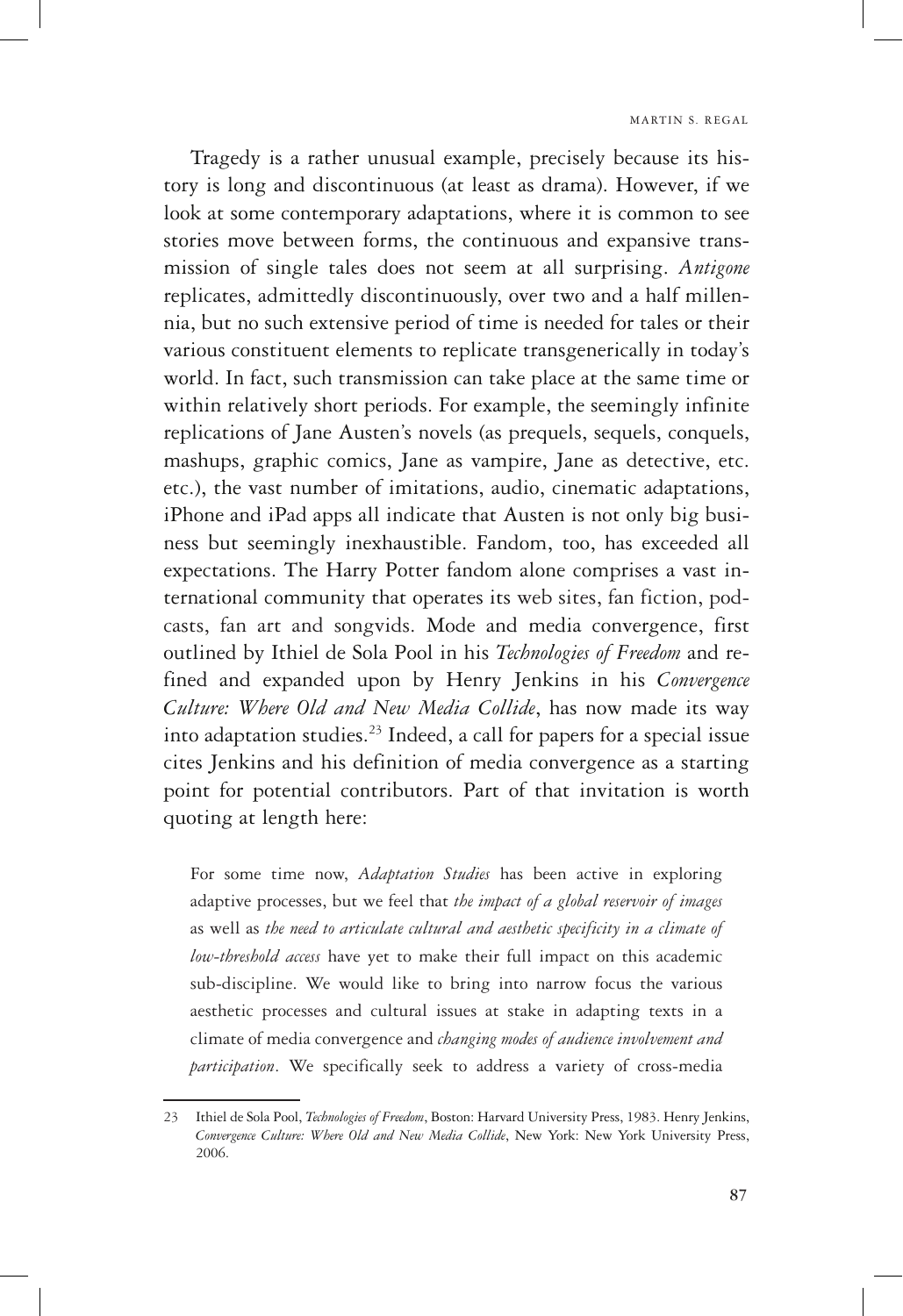transformations that tend to erase borders and barriers both of a temporal and geographical nature [my italics].<sup>24</sup>

In some cases, 'audience involvement and participation' has taken off on its own. This is especially obvious in the music business where the agents of highly popular performers have invited such sharing for the sake of image promotion and its subsequent financial benefits. At other times, performers, such as The Beatles, finding themselves at the centre of such extreme popularity, actually elected to make themselves accessible to their fans for reasons that were not motivated by profit.<sup>25</sup> Although it is not the purpose of this paper to consider the political implications of audience participation in the transmission of culture and cultural products, it has sometimes been shown that power is not all on the side of media giants or governments. The struggle of some segments of Harry Potter fandom with Warner Bros is a case in point, proving that even major companies occasionally have to make concessions to public opinion on the question of who owned what rights to what. Warner Bros made concerted efforts to monitor and close sites that they saw as infringing on copyright phrases from the films but did not reckon on the fans having formed a large and intricate community. When it attacked small sites and individuals it regarded as marginal and therefore powerless, it found itself up against a vast array of fans all over the world.<sup>26</sup> On just one site alone, www.fictionalley.org, there are over 60,000 chapters and stories from over 6,000 authors. It also runs the Harry Potter wiki. All 60,000 of these stories are adaptations of elements of the Rowling novels.<sup>27</sup> Growing collaboration and participation are the order of the day.

Hybridity is a fashionable term. Commandeered by the automobile industry to prove its new found commitment to going green, it designates a vehicle that uses two different sources of power, most

<sup>24</sup> *Adaptation* 4/2011 (Call for papers), Oxford Univeristy Press. See http://www.oxfordjournals.org// our\_journals/adaptation/adaptationandparticipation.html.

<sup>25</sup> A good example would be The Beatles conscientiously answering their own fan mail in 1963– 1964 when the prime minister, Sir Alec Douglas Hume, had called them 'our best exports' and 'useful contribution to the balance of payments', Hunter Davis, *The Beatles: The Only Ever Authorised Biography*, London: Ebury Press, 1992 (first pub. 1968), p. 304.

<sup>26</sup> See Jenkins, pp. 185–187.

<sup>27</sup> See http://www.fictionalley.org/press.html (facts about fictionalley.org).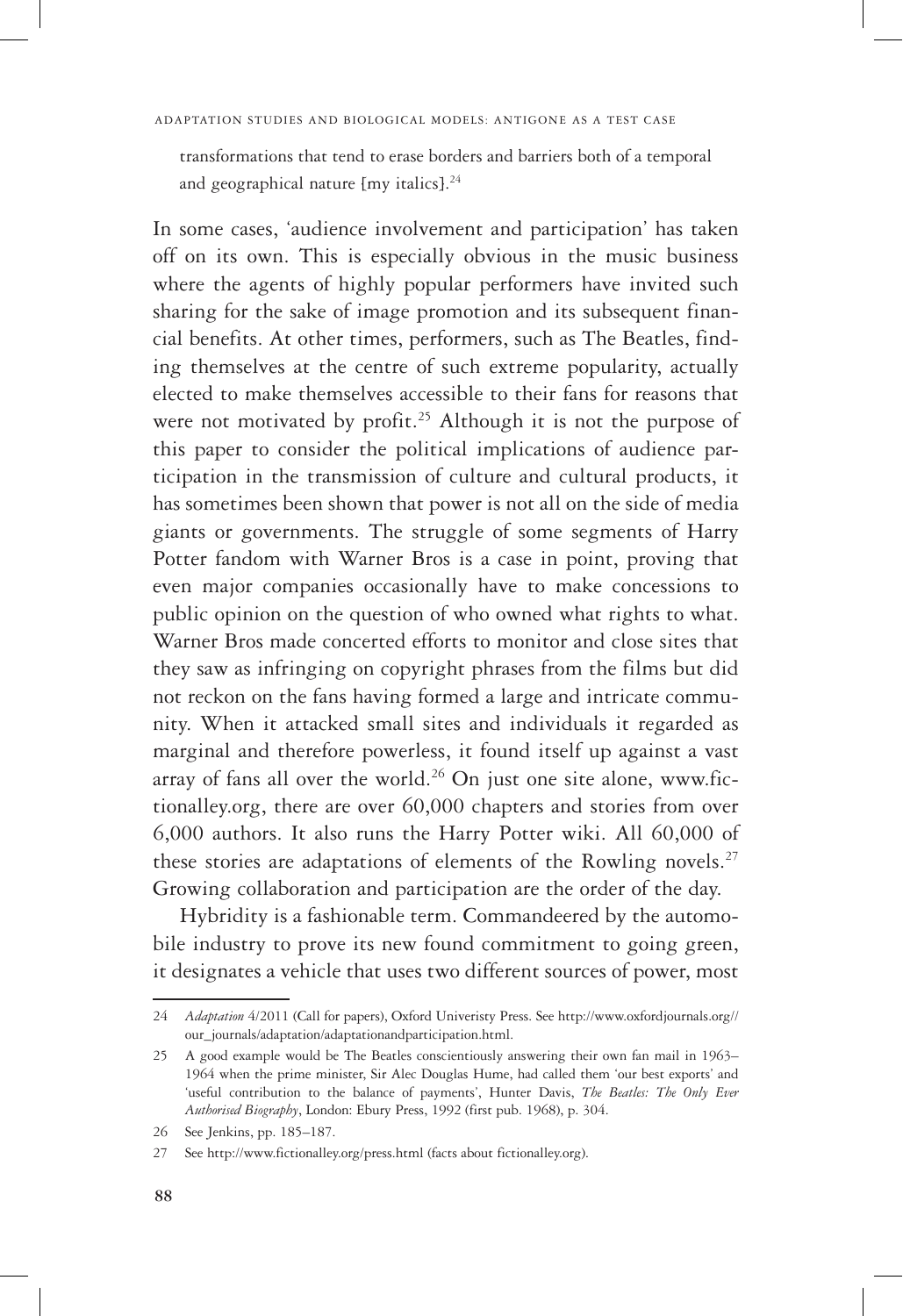commonly petroleum and electricity. In biology, the terms hybrid and hybridity are considerably more complex, where the former has five distinct meanings and is subject to as many different types of classification within each of them. Without attempting to use biological hybridity as a model, there is nevertheless good reason to investigate the ways in which different genres mingle, and especially in those cases (like the hybrid vehicle) where the various types are visible rather than hidden. For example, the mule is a case of interspecific hybridity, where a cross between a female horse and male donkey produces a strong work animal but one that is sterile. The sterility is ensured by the genes or rather by their number, the horse having 64 and the donkey 62. By analogy, some literary hybrids appear to be highly productive. Satire and romance have traditionally worked rather well together, conscious of each other's excesses and attuned to checking them. Other hybrids, such as the epistolary novel (loosely speaking, a combination of biography and letter writing), have enjoyed some popularity and then fallen out of fashion. A third group, including Lawrence Sterne's *Tristram Shandy* and James Joyce's *Finnegan's Wake*, has left no direct-line descendents, even though various of their innovations and other features have been utilised. Once again, I do not wish to make any exact correlations. Instead, I am suggesting that the vocabulary of science and particularly of biology is highly suggestive and worthy of further exploration.

### **5. Conclusion**

Although Dawkins' memetics has been partially discredited and Hutcheon's revisions of a biological model remain as yet untested by full length studies, the borrowing originally went in the other direction. In his *Origin of Species*, Charles Darwin, who, incidentally, knew nothing about genes or genetics and did not even understand Mendelian inheritance, makes constant reference and comparison to cultural evolution. In Darwin's model, however, competition between variants is essential and that might be difficult to prove in the case of adaptations of Greek tragedy. At the same time, the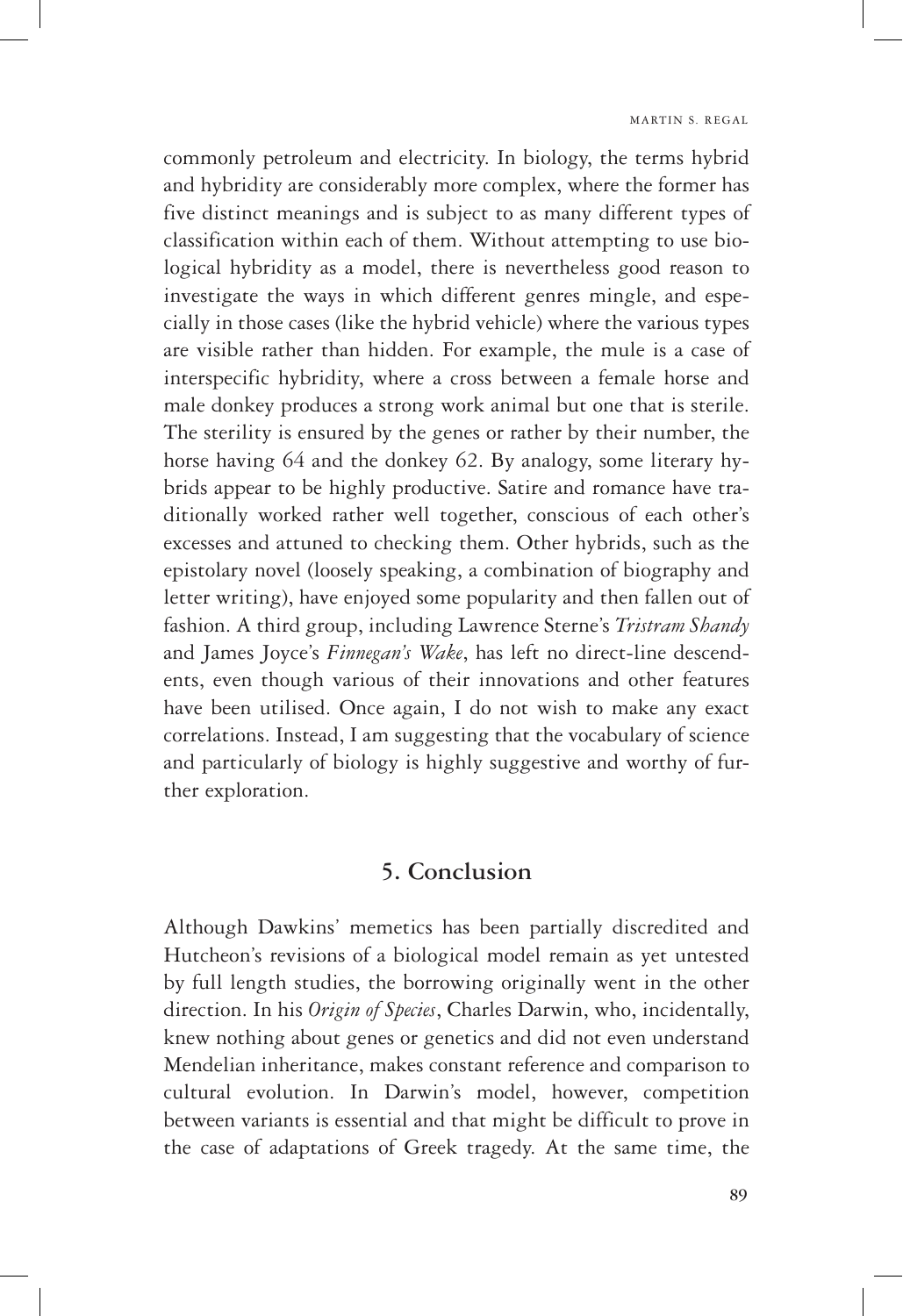process of selection knows nothing of its consequences, having no basic plan from which to develop, and is thus almost entirely pragmatic, its solutions sometimes enjoying success (measured in terms of survival not quality) and sometimes having to face failure. In contrast, literary mutation is hardly random, as Darwin imagined biological mutation to be, but perhaps our tales, poems, plays, films, etc. do carry the literary equivalent of mitochondrial DNA, allowing us to trace the tiniest particles, the smallest of memes, back to early art and the beginnings of the written word. Among the facts discovered about this type of DNA, used incidentally to trace ancient female ancestry, is that it can carry certain kinds of diseases or genetic disorders, such as myopathy or a wasting away of tissue and is literally inbuilt and therefore inescapable (unlike its autosomal and sex-linked inheritance counterparts). That may be as close as one can get to a biological homologue for Greek tragic fate.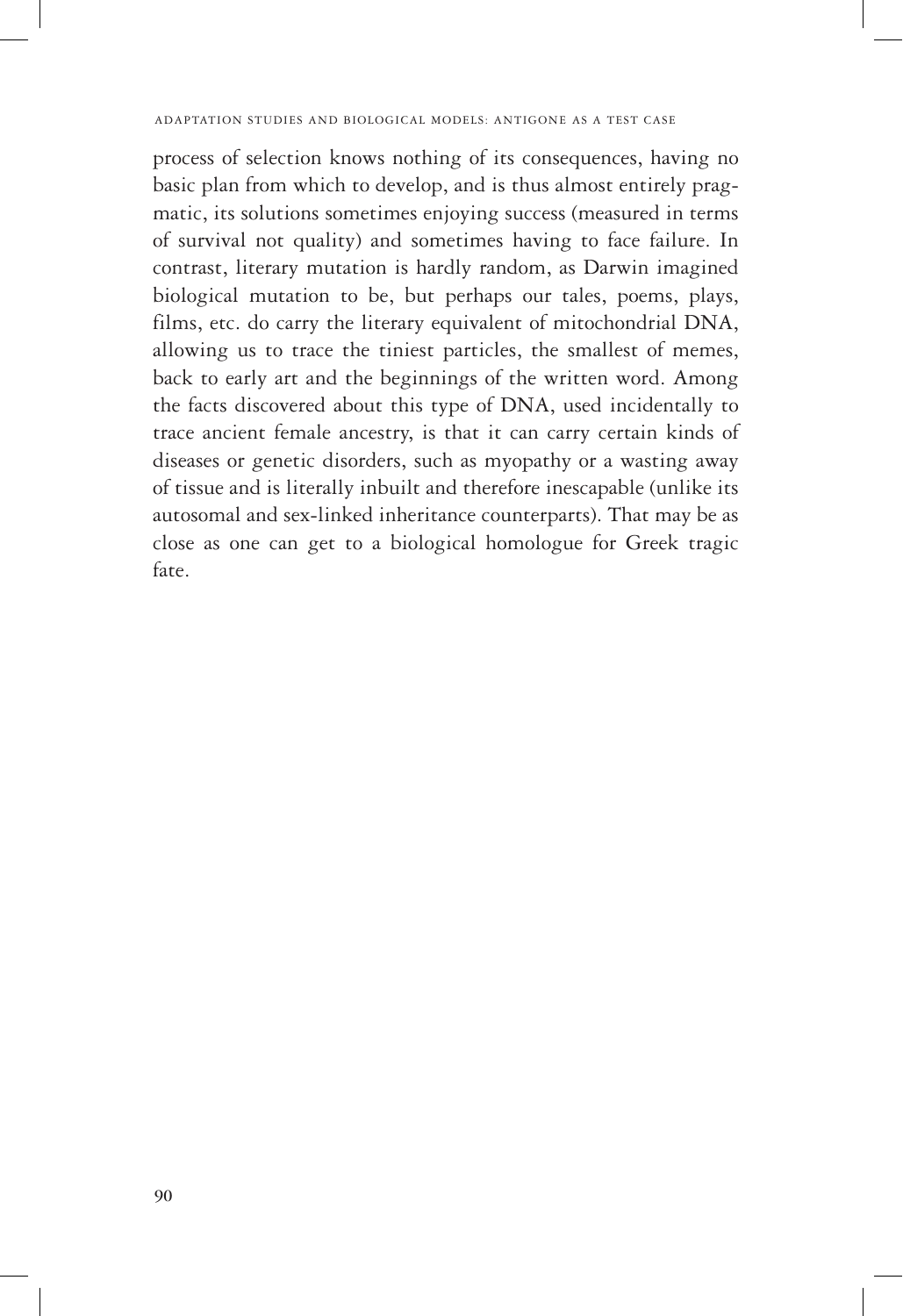#### Útdráttur

# **Aðlaganafræði og líffræðileg líkön: Með sérstakri áherslu á** *Antígónu*

Rannsóknir á aðlögun bókmenntaverka að kvikmyndum hafa staðið í hálfa öld og einkum snúist um tryggð kvikmyndar við upprunaverkið, en loksins er aðlaganafræði að breytast í fræðigrein sem snýst frekar um notkun margra mismunandi miðla og færslur milli menningarheima. Undirstaðan er ekki lengur einungis bókmenntaog kvikmyndafræði heldur mun flóknara menningarfræðilegt svið þar sem fræðimenn hafa getað tekið að láni kenningar og fræðihugtök úr víðara samhengi og nýtt sér í rannsóknum sínum. En eins og Linda Hutcheon og aðrir hafa nýlega bent á gæti það líka orðið greininni til framdráttar að líta á augljós tengsl hennar við líffræðileg líkön. Í greininni er fjallað um hvernig skoða má *Antígónu* með því að nota hugtök í erfðafræði og flokkunarfræði í víðara samhengi. Með slíkri nálgun geta rannsóknir á sviði aðlögunar vonandi beinst að því hvernig hægfara breytingar eða óvæntar stökkbreytingar eru alltaf hluti af menningarlegri heild. Á tímum þegar hægt er að miðla verkum með margs konar hætti og klæða þau í alls konar búning halda menn áfram að laga fornar sögur að nýju umhverfi. *Antígóna*, sem eitt sinn var frásögn varðveitt í munnlegri geymd, hefur verið færð í nýjan búning í aldanna rás og upp úr verkinu hafa verið samin leikrit, óperur, skáldsögur, kvikmyndir, teiknimyndir og nútímatónlist, svo ekki sé minnst á hlutverk *Antígónu* í díalektískri hughyggju Hegels. Sumar sögur virðast líkt og ákveðnar lífrænar heildir geta fjölgað sér í hvers kyns umhverfi og stundum svo ört að þær líkjast veirum fremur en hryggleysingjum. Af ótvíræðri darvinskri lífsseiglu er *Antígóna* enn að eignast afkvæmi eftir meira en 2.500 ár.

*Lykilorð*: Antígóna, þvermiðlun, aðlögun, menningarsamruni, tegundablöndun